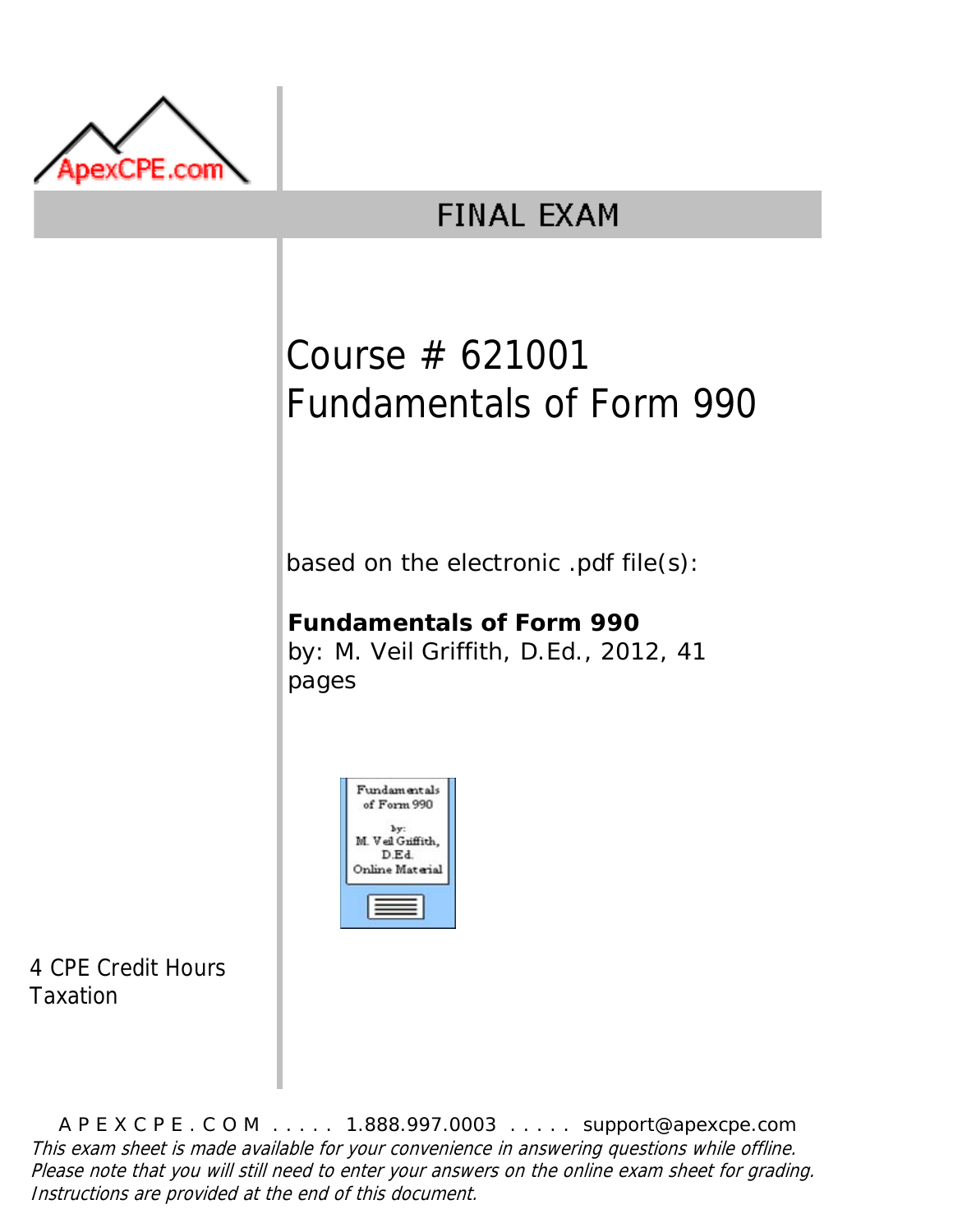#### **Chapter 1 -**

- 1. Which of the following exempt organizations are not required to file Form 990?
	- Government unit described in §501(c)(1)

Church

A mission society

- All of the above
- 2. Which of the following describes exempt organizations that are permitted to file Form 990-EZ?
	- Those with gross receipts less than \$200,000 and assets less than \$500,000
	- Private foundations with gross receipts less than \$250,000 and assets less than \$250,000
	- Large city hospitals

| Black Lung Trusts |
|-------------------|
|-------------------|

3. The university operates on a fiscal year beginning July 1st. When is its due date for the 990 return?

July 30th

November 15th

May 15th

4. Which of the following should not be listed as program service revenue for a small liberal arts college?

**Tuition** 

Income from performing arts series

Dorm charges

Income from catering and hall rentals for public wedding receptions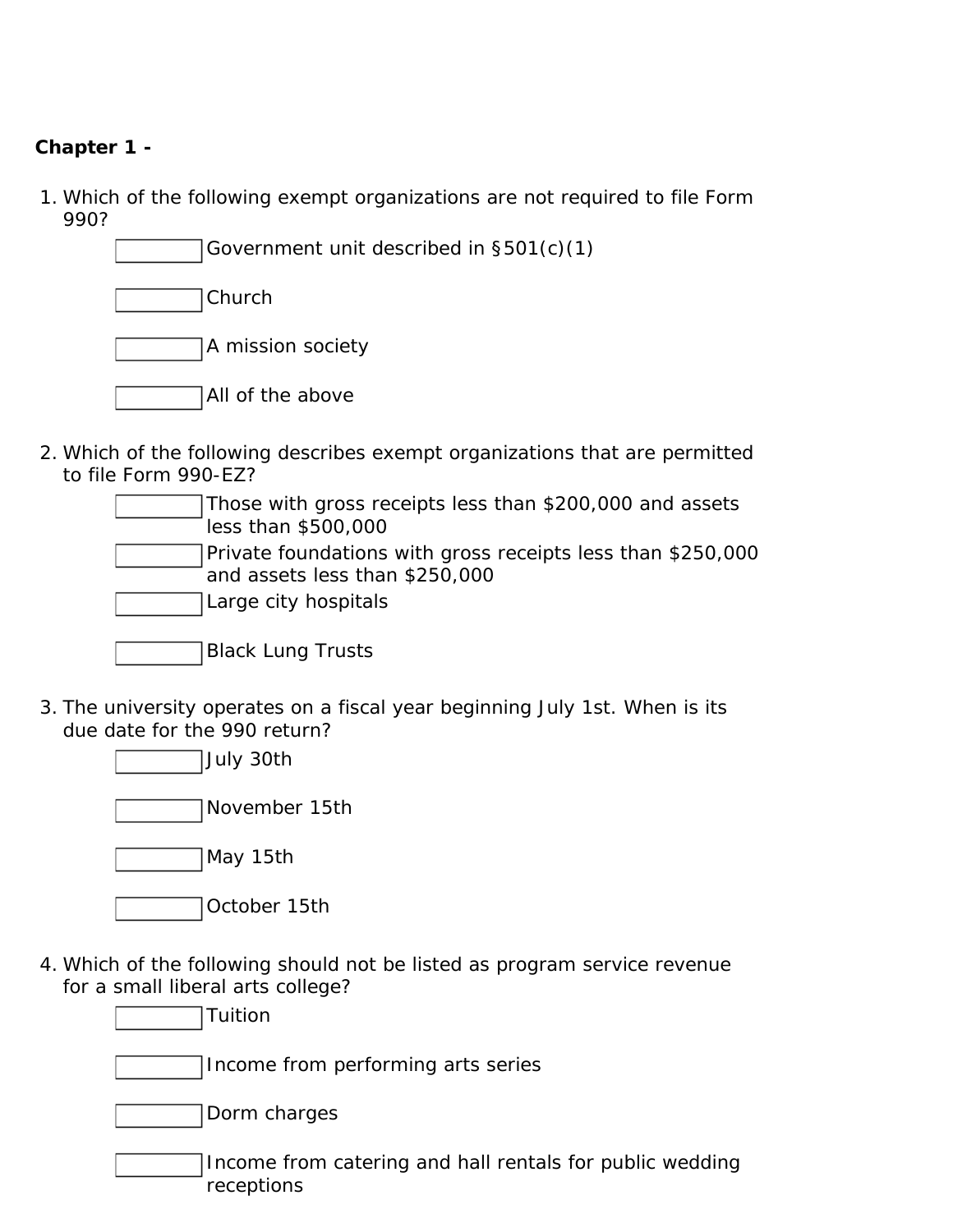5. A large university with a budget of \$100 million has a July 1-June 30 fiscal year. It filed its 990 return by Nov 15, but reported total contributions net of the amount paid to its professional fundraising firm. What penalties could be levied upon the university?

| \$20 per day up to a maximum of \$10,000                                            |
|-------------------------------------------------------------------------------------|
| None, the return was filed on time                                                  |
| \$100 per day up to a maximum of \$50,000                                           |
| Form 990-T was filed instead of Form 990 reporting<br>unrelated business activities |

#### **Chapter 2 -**

6. A country club received \$3 million in dues from its members, \$50,000 in initiation fees, \$100,000 from public use, and \$200,000 from investment income. What amounts are included for a gross receipts test to ascertain the club's exempt status?



- 7. Which of the following statements describes why the IRS wants information regarding the 5 highest paid independent contractors?
	- Expense reimbursements must be included so these amounts can be compared to returns filed by the contractors
	- The information can be used to identify private benefit transactions and excess benefit transactions
	- To verify similar information requested on Schedule O
	- To determine how many contractors are being paid more than \$100,000?
- 8. Which of the following represent activities that trigger a supplemental schedule as in Part IV, Checklist of Required Schedules?

Engaging in lobbying activities

Reporting more than \$15,000 of gross income from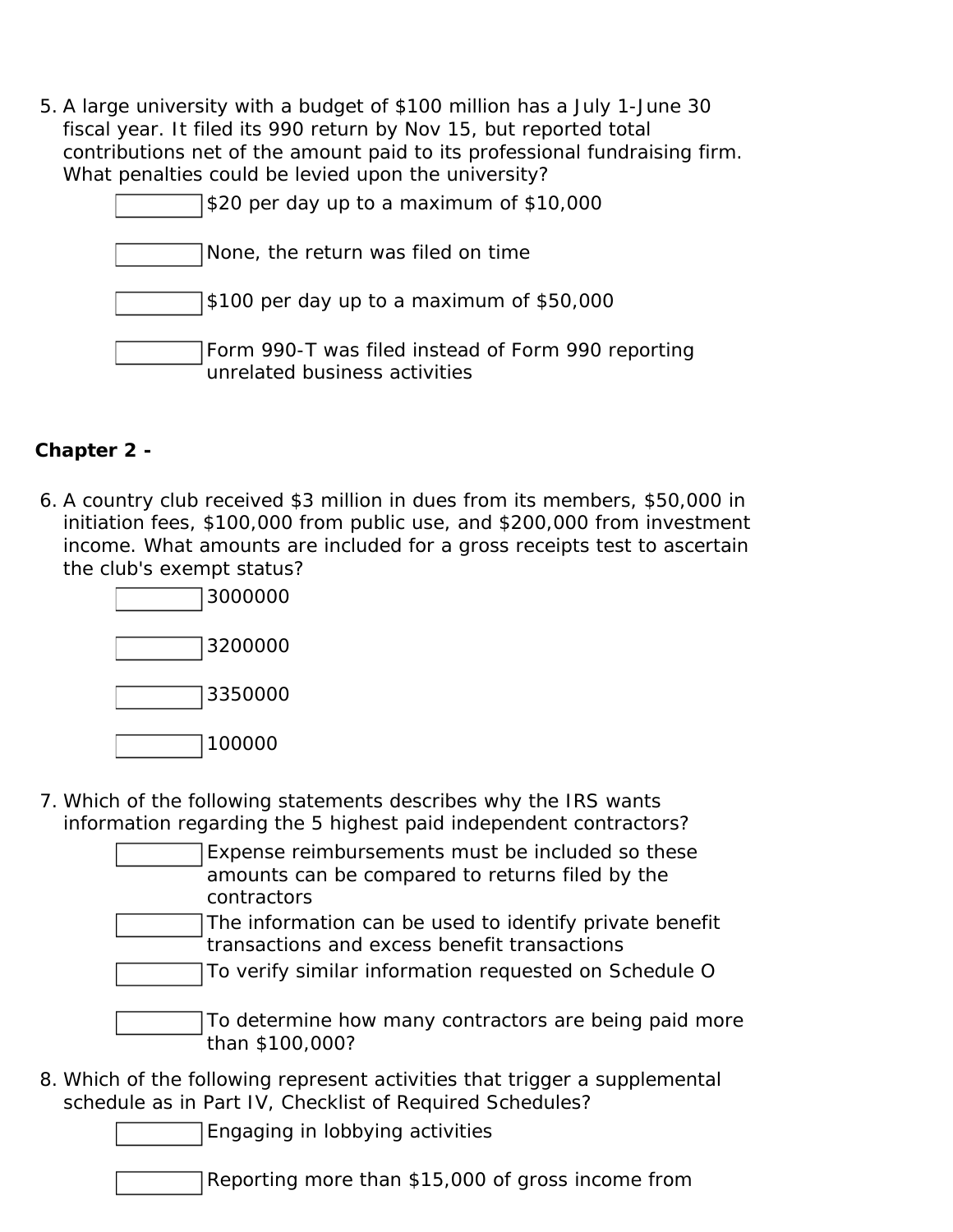gaming activities

- Engaging in excess benefit transaction with a disqualified person
- All of the above
- 9. Which of the following statements describes why amounts in Form 990 may not be comparable to the support schedule in Part 1I of Schedule A?

| The same accounting method need not be used in Part II |
|--------------------------------------------------------|
| of Schedule A as in Form 990.                          |

- Tax revenues levied for organization's benefit must be reported in Schedule A
- The value of services provided at no charge by a
- government unit must be reported in Schedule A
- B and C
- 10. How does an organization elect to be covered under §501(h) regarding precise dollar limits on permissible lobbying expenses?

| By filing Form 5768                |  |
|------------------------------------|--|
| By filing Form 5778                |  |
| By completing Part I of Schedule A |  |
| By filing Form 501(c)(3)           |  |

11. What is a related organization referred to in Part IV, Checklist of Required Schedules?

| One where two organizations share some element of<br>common control, such as where one or more officials is<br>selected by officials of the other |
|---------------------------------------------------------------------------------------------------------------------------------------------------|
| One where an historic and continuing relationship exists<br>between the two                                                                       |
| One where transactions, including payments for<br>performance of services occur at FMV & at arm's length<br>A or B                                |

12. Mr. Patron paid \$400 to a university for 2 theatre tickets which have a retail value of \$200 (a quid pro quo donation). How much is taxdeductible for Mr. Patron?

 $\Omega$ 

200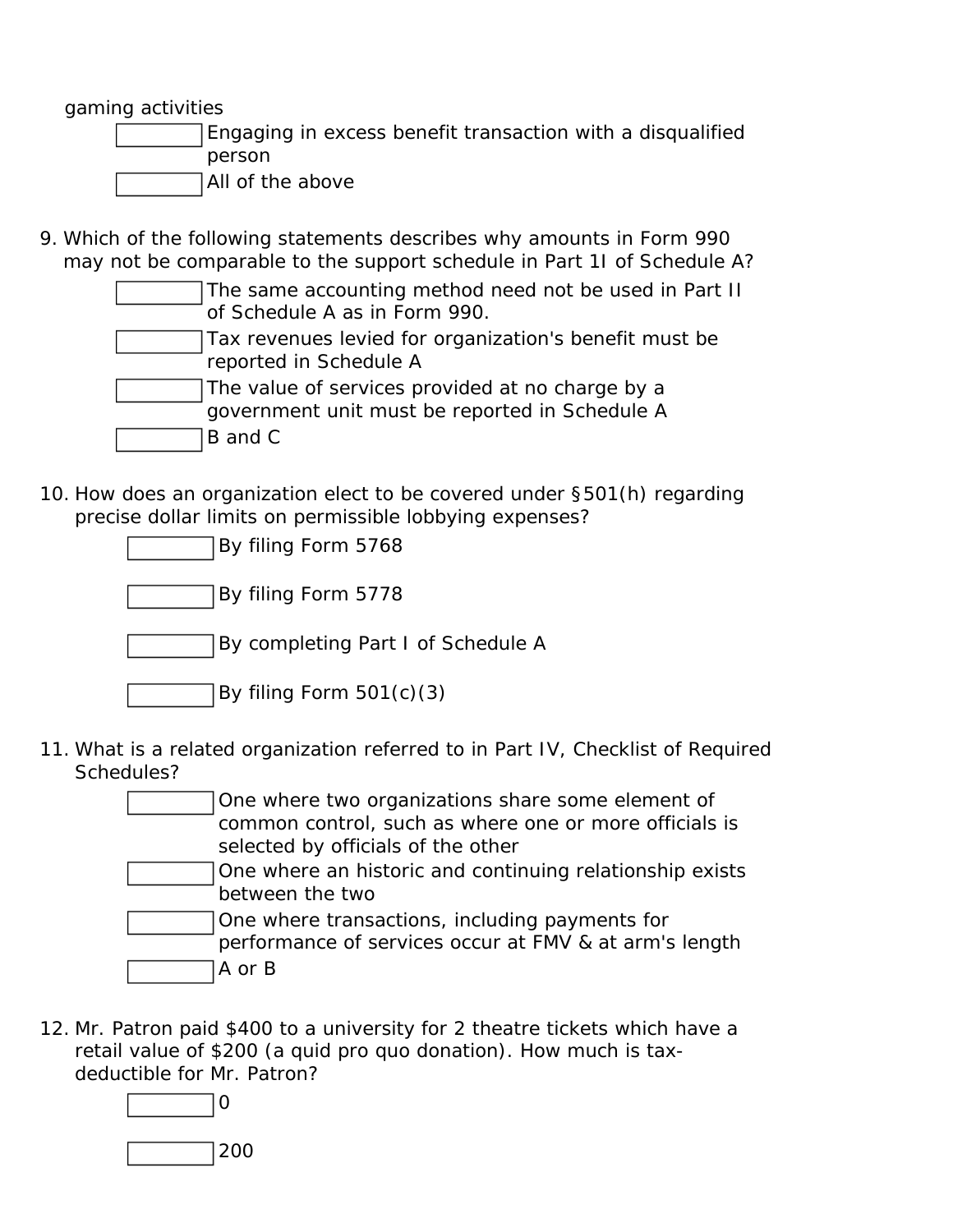400 600

13. If an organization is not required to file Schedule B, how should this be indicated?

> Not filing the schedule is sufficient Include a blank form with Form 990 Answer question in Line 2 in Part IV, Checklist of Required Schedules, which asks is the organization is required to file Schedule B.

Telephone the IRS and leave a voice mail message

14. An attorney who sits on a board also performs legal services for the organization and charges his normal hourly rate. Where should this transaction be reported?

| Schedule B, Schedule of Contributors                                                  |
|---------------------------------------------------------------------------------------|
| It need not be reported because he is charging is normal<br>hourly rate<br>Form 990-T |

- Schedule L, Transactions with Interested Persons
- 15. What Line should tax exempt mortgages be reported on?

Tax exempt bond liabilities-Line 20

Secured Mortgages & notes payable-Line 23

Other Liabilities-Line 25

Land, Buildings, & Equipment, Line 10a

16. Board designated quasi-endowment funds should be reported on what Line on the Balance Sheet?

Unrestricted Funds

Temporarily Restricted

Permanently Restricted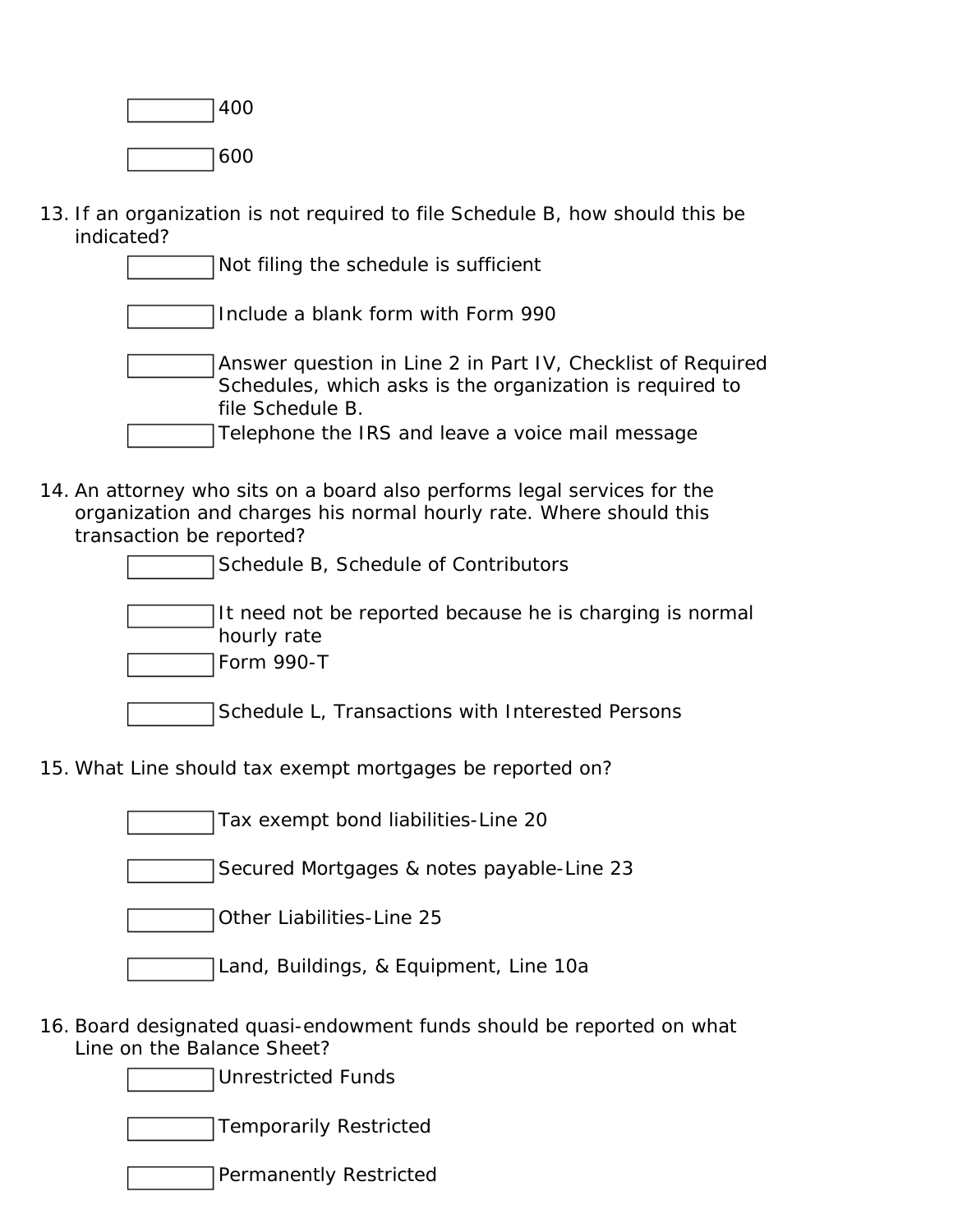None of the above

17. A college's reservation fees and paid deposits should be reported on what Line?

| Program Service Revenue |  |
|-------------------------|--|
| <b>Accounts Payable</b> |  |
| <b>Deferred Revenue</b> |  |
| <b>Other Expenses</b>   |  |

18. Which of the following is an example what should be included as "Other Assets", Line 58?



19. Vehicle expenses should be reported on what Line or Lines?

Line 11, Fees for Services Lines 5 through 7 Employee Compensation Line 17, Travel B or C

20. A private college reported \$50,000 on Line 1f of Form 990 as total contributions. Which of the following donations should also be reported in Schedule M?

Cash donation of \$1,000

Common Stock worth \$15,000

A full roll of dimes in a green wrapper

All of the above